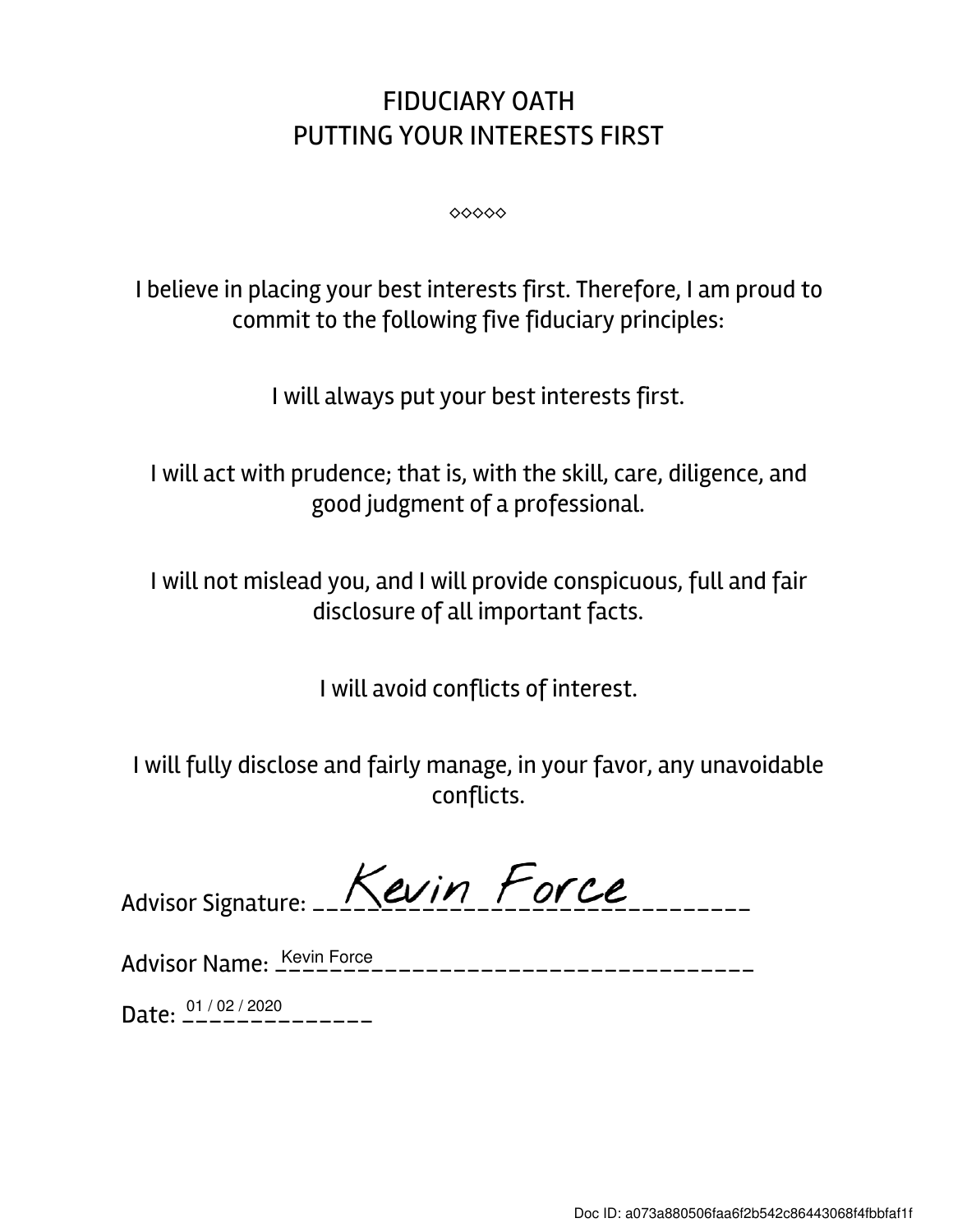## FEE-ONLY AGREEMENT

The definition of "fee-only" under NAPFA and the CFP Board is straightforward - if you can earn a commission by selling something in the financial services industry, you must disclose the commission and therefore cannot be fee-only. Any act of holding out as a fee-only advisor while ANY commissions are coming in constitutes a violation.

Notably, the CFP Board expands this definition to include even the ability to earn a commission, including through a related party. So having a "separate" insurance agency relationship to which clients could be cross-referred, or a relationship with a broker-dealer, violates the fee-only requirement. Holding an insurance license is permitted as a fee-only advisor - as some states actually require an insurance license even just to give insurance advice - but being appointed with an insurance company to sell their products would violate the fee-only requirements. XYPN adopts the CFP definition of "fee-only."

Short term side hustle of real estate / insurance sales may seem attractive, but as Michael Kitces always reminds us: "never make long-term decisions based on short-term cash flow needs". If you need to work on a commissioned basis before making the transition to fee-only advising and XYPN that is your choice, but to be a member of XYPN and a fee-only advisor, the commissions have to end. Even just selling the rare one policy every few years is still a violation of being fee-only.

We at XYPN allow members to transition to fee-only, recognizing that some people may have had insurance or other commission-based relationships in the past, and that it takes time to transition. We allow for a 12 month transition.

## As such, upon joining XYPN, Members:

- 1) Must not sell any new products immediately as of joining (member requirement)
- 2) Must eliminate all trails within 12 months (member requirement)
- 3) Must not hold out as fee-only at ANY POINT (including during the 12 month period) while still receiving trails
- 4) Cannot be listed on the XYPN website as an XYPN advisor while still receiving ANY trails

If you decide to sell real estate or insurance during your tenure with XYPN, you will need to leave XYPN, NAPFA and notify the CFP Board. If you're under a 12 month contract with us, you agree to buyout the remaining portion of the contract per the terms listed therein.

Advisor Signature:  $\overline{\text{K}}$ evin Force Date: 01/02/2020